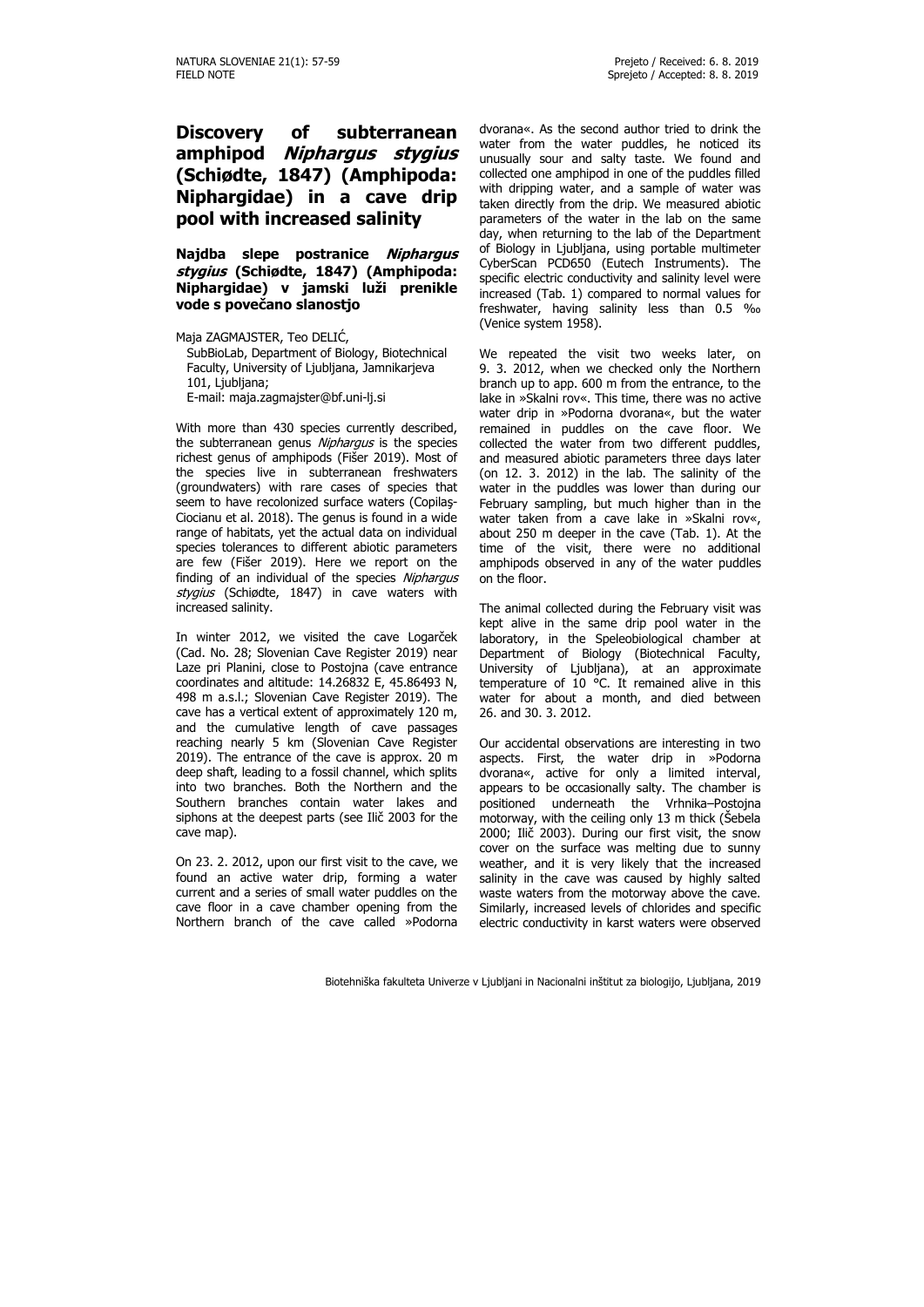in a study of road waste waters from a section of the motorway near Postojna (Kogovšek 1993). Both parameters were directly connected to salting of roads. On our second visit, the snow was no longer present on the surface, and the water was no longer dripping into the puddles in »Podorna dvorana«. Noteworthy, in the deeper lake of »Skalni rov« of the Northern channel, a morphologically unusual form of cave hydrozoan Velkovrhia enigmatica was found during the same cave visits in 2012 (Zagmajster et al. 2013). The individuals had increased number of tentacles, which could be the effect of the increased salinity (Zagmajster et al. 2013, with references therein), although the lake with V. enigmatica showed normal freshwater salinity (Tab. 1). We suggest that waste waters from the motorway are neglected, yet temporary important pollutants of subterranean environments. The extent of this pollution and its impact on subterranean animals remain to be established.

 Second, it is interesting to see that a freshwater Niphargus species was able to survive in the increased salinity in a cave nearly 50 km away from the sea coast. Some Niphargus species tolerate increased water salinity, but they were all found in anchialine (brackish) waters close to the sea (Sket 1977; Gottstein et al. 2012, Delić et al. 2017). Our discovery of N. stygius confirms its ability to survive in waters with increased salinity for a short time, but whether it survives in such conditions for a long time, remains unanswered. It is a species found in diverse groundwater freshwater habitats: cave streams and lakes, pools of dripping water, but also at springs and, consequently, in surface streams in the vicinity of springs (Delić 2017). Our observation suggests that the species may survive on a short term in suboptimal conditions (the individual was not fed during captivity), and that at least some individuals of this species are able to survive such increased salinity for a few weeks. However, we cannot rule out a possibility that other Niphargus individuals did not survive local pollution, and had been washed away from the cave puddles prior to the first visit. A controlled laboratory experiment is needed to resolve the species' tolerance to increased salinity in waters.

- **Table 1.** Measurements of some abiotic water parameters from the cave Logarček near Laze in central Slovenia, taken in the »Podorna dvorana« chamber, and from the lake in »Skalni rov«, during two samplings in winter 2012. See Ilič (2003) for spatial positions of the chambers.
- **Tabela 1.** Meritve nekaj abiotskih parametrov vode iz jame Logarček pri Lazah v osrednij Sloveniji, ki je bila vzeta v »Podorni dvorani« in v jezeru v »Skalnem rovu«, v dveh vzorčenjih pozimi 2012. Glej Ilič (2003) za prostorski položaj dvoran.

| Date          | Part of<br>the cave                                   | Conductivity<br>(mS) | <b>Salinity</b><br>(NaCl ppt) | рH   |
|---------------|-------------------------------------------------------|----------------------|-------------------------------|------|
| 23.2.<br>2012 | »Podorna<br>dvorana« -<br>dripping<br>water           | 12.000               | 13.810                        |      |
| 9.3.<br>2012  | »Podorna<br>dvorana« -<br>puddle 1<br>on the<br>floor | 7.031                | 7.527                         | 7.50 |
|               | »Podorna<br>dvorana« -<br>puddle 2<br>on the<br>floor | 5.596                | 5.822                         | 7.45 |
|               | Lake in<br>»Skalni<br>rov«                            | 0.315                | 0.283                         | 7.67 |

## **Acknowledgements**

Field work was conducted with the help of Peter Trontelj, Marjeta Konec and Simona Prevorčnik. Species identification was confirmed by Cene Fišer. The work was supported by the Slovenian Research Agency, via the Research program P1-0184.

## **References**

- Copilaş-Ciocianu D. Fiper C., Borza P., Petrisek A. (2018): Is subterranean lifestyle reversible? Independent and recent large-scale dispersal into surface waters by two species of the groundwater amphipod genus Niphargus. Mol. Phyl. Evol. 119: 37-49.
- Delić T. (2017): The role of ecological niche in speciation of the subterranean amphipods (genus Niphargus). Doctoral dissertation, University of Ljubljana, 116 pp.

NATURA SLOVENIAE 21(1): 57-59